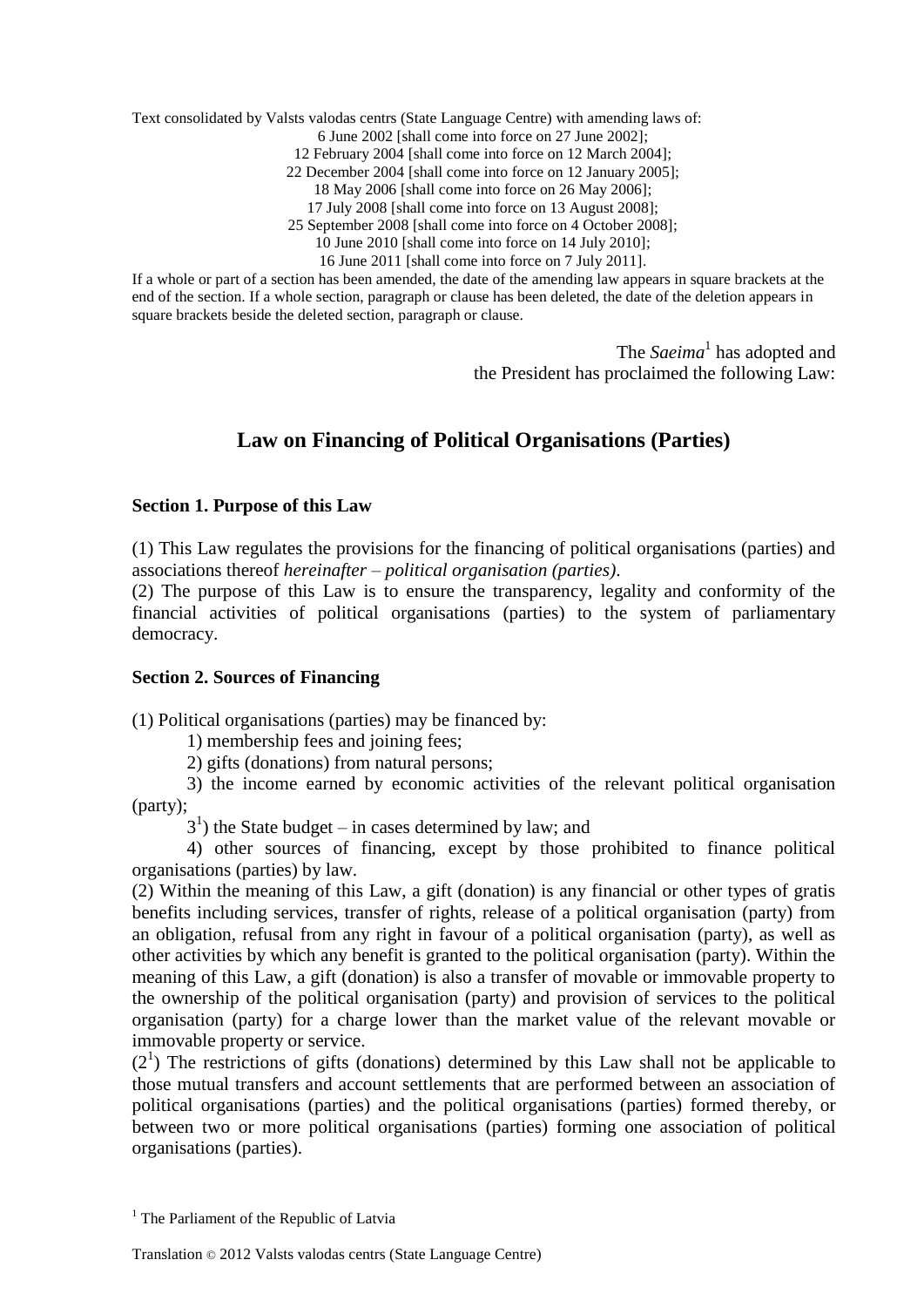(3) Natural persons may give gifts (donations), pay membership fees and joining fees from the income thereof which has been obtained during the same calendar year or preceding two calendar years and the types of which are specified in Sections 8 and 9 of the Law On Personal Income Tax.

(4) Upon a request of the Corruption Prevention and Combating Bureau the giver (donor) shall, in accordance with the procedures determined by the Cabinet, submit to the Corruption Prevention and Combating Bureau information regarding income, money provisions and property thereof.

(5) Where the Corruption Prevention and Combating Bureau finds it necessary, the giver (donor) shall, in addition to the information submitted regarding the income, money provisions and property thereof, submit documents that certify the legality of the origin of the financial sources.

(6) Having determined a gift (donation) which does not comply with the requirements of Paragraph three of this Section, the Corruption Prevention and Combating Bureau shall inform the State Revenue Service thereof.

*[6 June 2002; 12 February 2004; 17 July 2008; 10 June 2010]*

## **Section 3. Joining Fee, Membership Fee and Gifts (Donations) Performed by a Member to a Political Organisation (Party)**

(1) The amount of membership fee and joining fee and the procedures for the payment thereof shall be regulated by the articles of association of the relevant political organisation (party). The total payments of membership fee, joining fee and gifts (donations) performed by a member for one political organisation (party) may not exceed 100 minimum monthly salaries within a period of one calendar year.

(2) In submitting an annual report (Section  $8.5$ ) of a political organisation (party) to the Corruption Prevention and Combating Bureau, the list of joining fee and membership fee of a political organisation (party) signed by the board of the relevant political organisation (party) or the authorised person thereof shall be attached thereto in which the given name, surname, personal identity number of each member, who has made a payment, as well as the amount of joining fee and membership fee in the relevant calendar year is indicated.

(3) If the total amount of the joining fee and membership fee of one member to a political organisation (party) exceeds one minimum monthly salary, the political organisation (party) shall inform the Corruption Prevention and Combating Bureau thereof. The Corruption Prevention and Combating Bureau shall publish information on its Internet homepage regarding the joining fees and membership fees, the total amount of which in one calendar year exceeds one minimum monthly salary. The information to be indicated in the report of the political organisation (party) and the procedures for the submission thereof, as well as the procedures by which information shall be published regarding the joining fees and membership fees received by political organisations (parties), and the content of this information shall be determined by the Cabinet.

*[17 July 2008; 10 June 2010]*

### **Section 4. Gifts (Donations)**

(1) In accordance with the restrictions referred to in Section 6 of this Law, political organisations (parties) may accept gifts (donations) from:

1) Latvian citizens;

2) persons who in accordance with law have the right to receive an Aliens passport of the Republic of Latvia; or

3) [12 February 2004]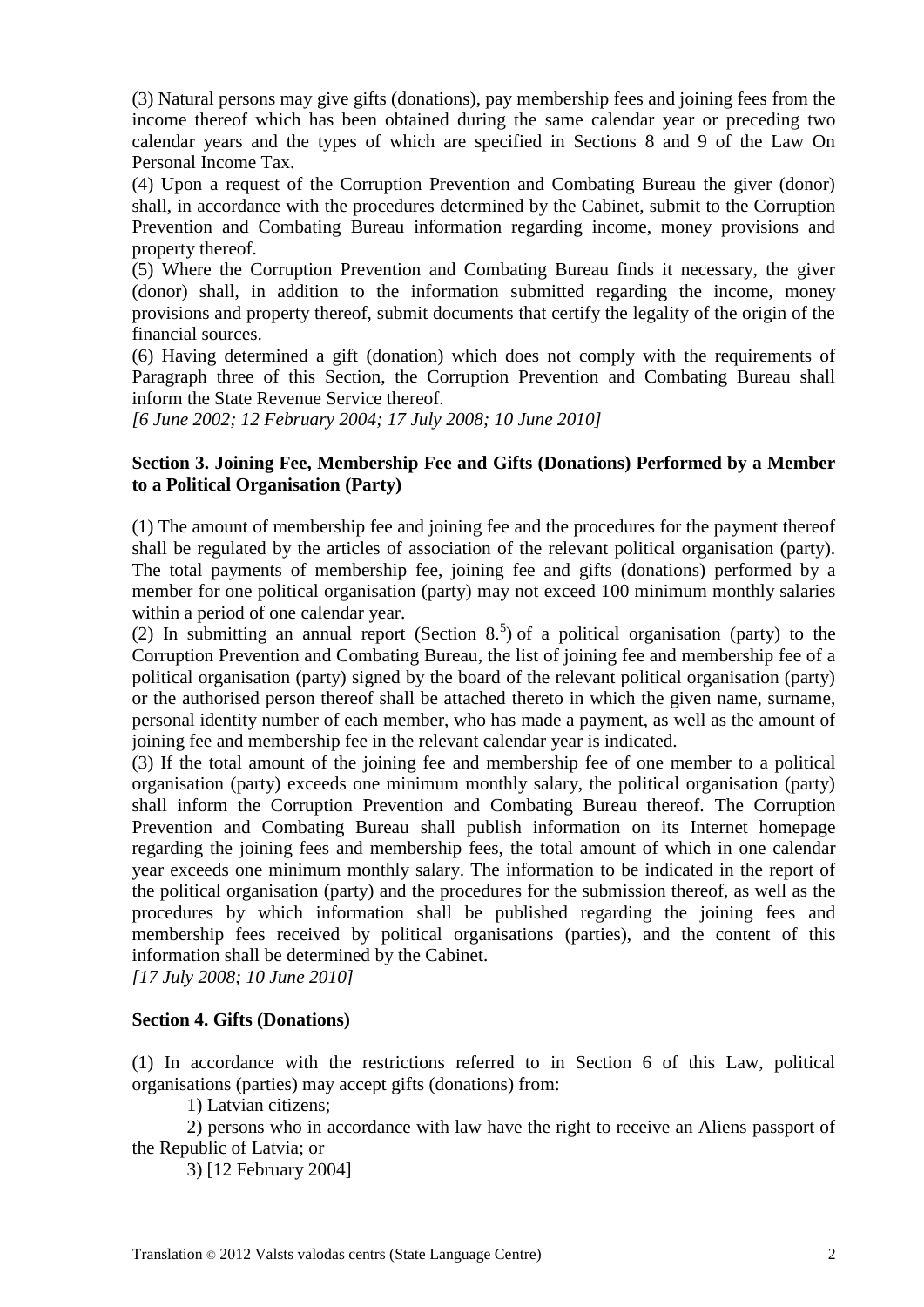(2) A natural person is allowed to make a gift (a donation) to one political organisation (a party) for the sum not exceeding the amount of 100 minimum monthly salaries over a period of one calendar year.

(3) Within 15 days after the receipt of a gift (donation) the political organisation (party) shall inform the Corruption Prevention and Combating Bureau thereof. The Corruption Prevention and Combating Bureau shall publish information on its Internet homepage regarding gifts (donations) received by a political organisation (party). The information to be indicated in the report of a political organisation (party) and the procedures for the submission thereof, as well as the procedures by which information shall be published regarding the gifts (donations) received by a political organisation (party) and the content of this information shall be determined by the Cabinet.

(4) The gift (donation) shall be considered accepted if the political organisation (party) within a period of 30 days as of the receipt of the gift (donation) has not transferred (given) it back to the giver (donor). Information regarding the gifts (donations) not accepted shall be published on the Internet.

*[6 June 2002; 12 February 2004; 17 July 2008; 10 June 2010]*

## **Section 5. Tax Relief**

Natural persons who have, in compliance with the provisions of this Law, given (donated) financial resources or property to a political organisation (party) shall be exempted from payment of the relevant State fees.

*[12 February 2004]*

### **Section 6. Restrictions for Financing**

(1) Natural persons are prohibited to finance political organisations (parties) from gifts and loans of other persons. Natural persons, who have been sentenced with a prohibition to candidate for elections of the *Saeima*, European Parliament or local government, except for rehabilitated persons or whose conviction has been extinguished or set aside, are prohibited to finance political organisations (parties) by gifts or donations.

(2) All gifts (donations) of financial assets the sum of which exceeds one minimum monthly salary shall be transferred directly into the bank account of the relevant political organisation (party), but other gifts (donations) shall be given, transferred or submitted directly and without mediation to the relevant political organisation (party). If one person has paid in cash financial resources to a political organisation (party) the total amount of which in a calendar year has reached one minimum monthly salary, further financial resources in the relevant calendar year shall be transmitted to the bank account of this political organisation (party).

(3) It is prohibited to finance political organisations (parties) through a third party. Cases, when to implement personal interests of financing the political organisation (party), identity data of another person have been used, or when a donation to the political organisation (party) is given through another person, shall be considered financing of the political organisation (party) through a third party. Within the meaning of this Law, mediation is not a case when on the basis of a notarised authorisation, in which the specific amount or property to be donated and the value thereof have been indicated, an authorised representative gives a donation in the name of the authorising person. Handing over of such authorisation to another person is prohibited.

(4) [12 February 2004]

(5) Political organisations (parties) are prohibited to take loans.

(6) Political organisations (parties) are not allowed to issue any kind of loans or provide guarantees.

*[6 June 2002; 12 February 2004; 17 July 2008; 10 June 2010]*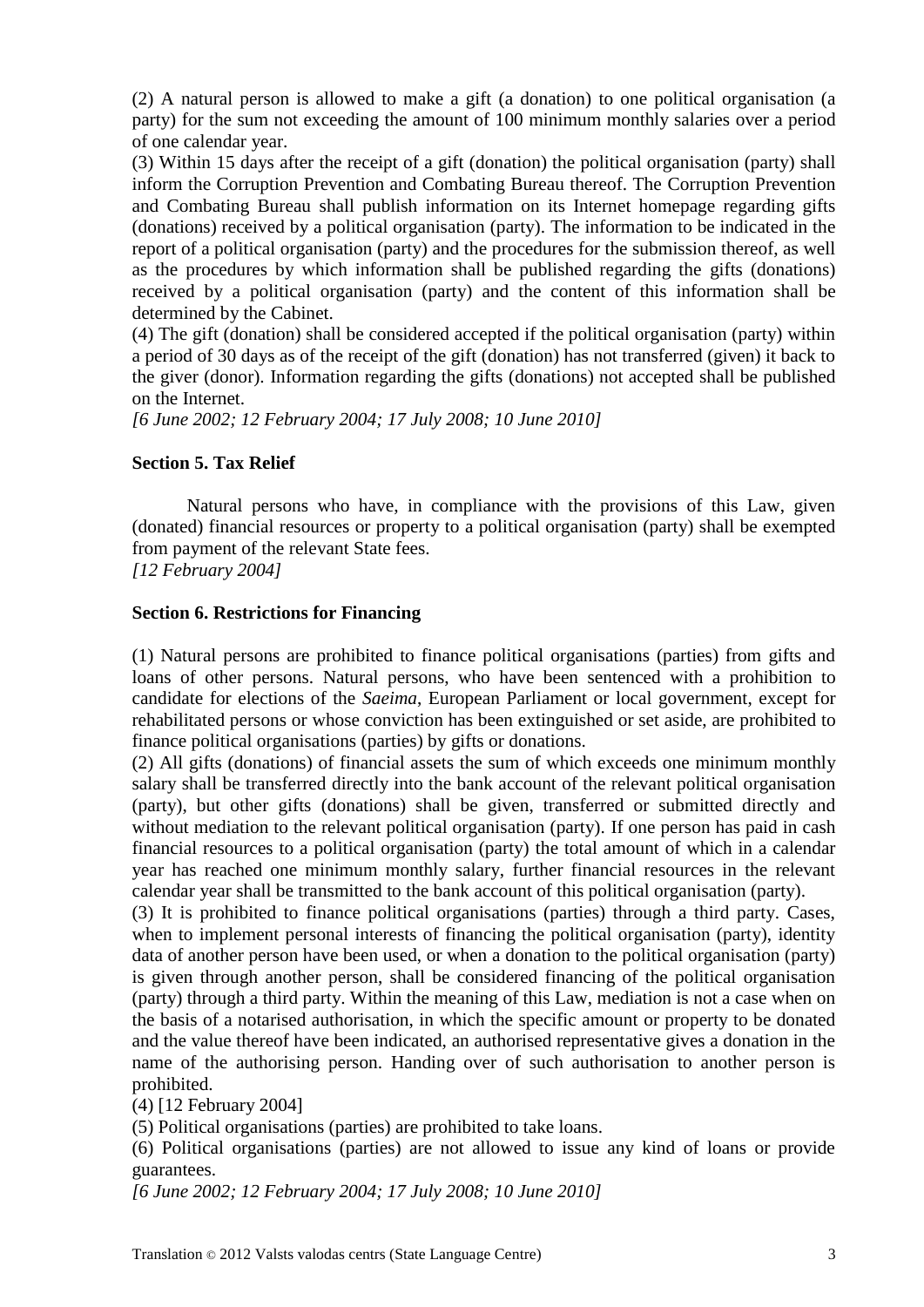### **Section 7. Prohibition on Anonymous Gifts (Donations)**

(1) Financing of political organisations (parties) in the form of anonymous gifts (donations) is prohibited.

(2) Within the meaning of this Law a gift (donation) is anonymous if in the accounting documents of the political organisation (party) the given name, surname, personal identification number and place of residence in respect of the giver (donor) – a natural person – are not indicated.

(3) If a political organisation (party) receives an anonymous gift (donation), such financial resources shall be transferred to the State budget within a period of five days of the receipt thereof, but property shall be transferred to State property in accordance with the procedures specified by the Cabinet.

(4) [12 February 2004]

(5) [12 February 2004]

*[6 June 2002; 12 February 2004]*

# **Section 7.<sup>1</sup> State Budget Financing**

(1) State budget financing shall be granted to a political organisation (party) for which more than two percent of voters have voted in the previous *Saeima* elections, in the amount of LVL 0,50 in a calendar year for each vote acquired.

(2) State budget financing shall be granted for four years and paid commencing from the next calendar year after the *Saeima* elections. Payments shall be performed four times a year – until 15 January, 15 April, 15 July and 15 October.

(3) If extraordinary *Saeima* elections are taking place, State budget financing shall be granted for the term of office of the newly-elected *Saeima*, in this time period also including the last quarter of the calendar year in which the term of office of the relevant *Saeima* expired. Disbursement of State budget financing shall be commenced from the quarter of the calendar year following the approval of the results from the counting of the votes and shall be performed in compliance with the conditions specified in the second sentence of Paragraph two of this Section.

*[10 June 2010]*

# **Section 7.<sup>2</sup> Granting of State Budget Financing**

(1) In order to receive State budget financing, a political organisation (party) shall open a separate account in a credit institution registered in Latvia and within 20 days following the day of the announcement of the voting results, lodge a submission in writing to the Corruption Prevention and Combating Bureau, indicating the name, registration number and account number of the political organisation (party). Submissions after the time period referred to shall not be accepted.

(2) Within 20 days following the expiry of the time period referred to in Paragraph one of this Section the Corruption Prevention and Combating Bureau shall examine the submissions received and take a decision regarding the granting of State budget financing or a substantiated refusal to grant State budget financing.

(3) State budget financing shall be transferred to the account indicated by the political organisation (party).

*[10 June 2010]*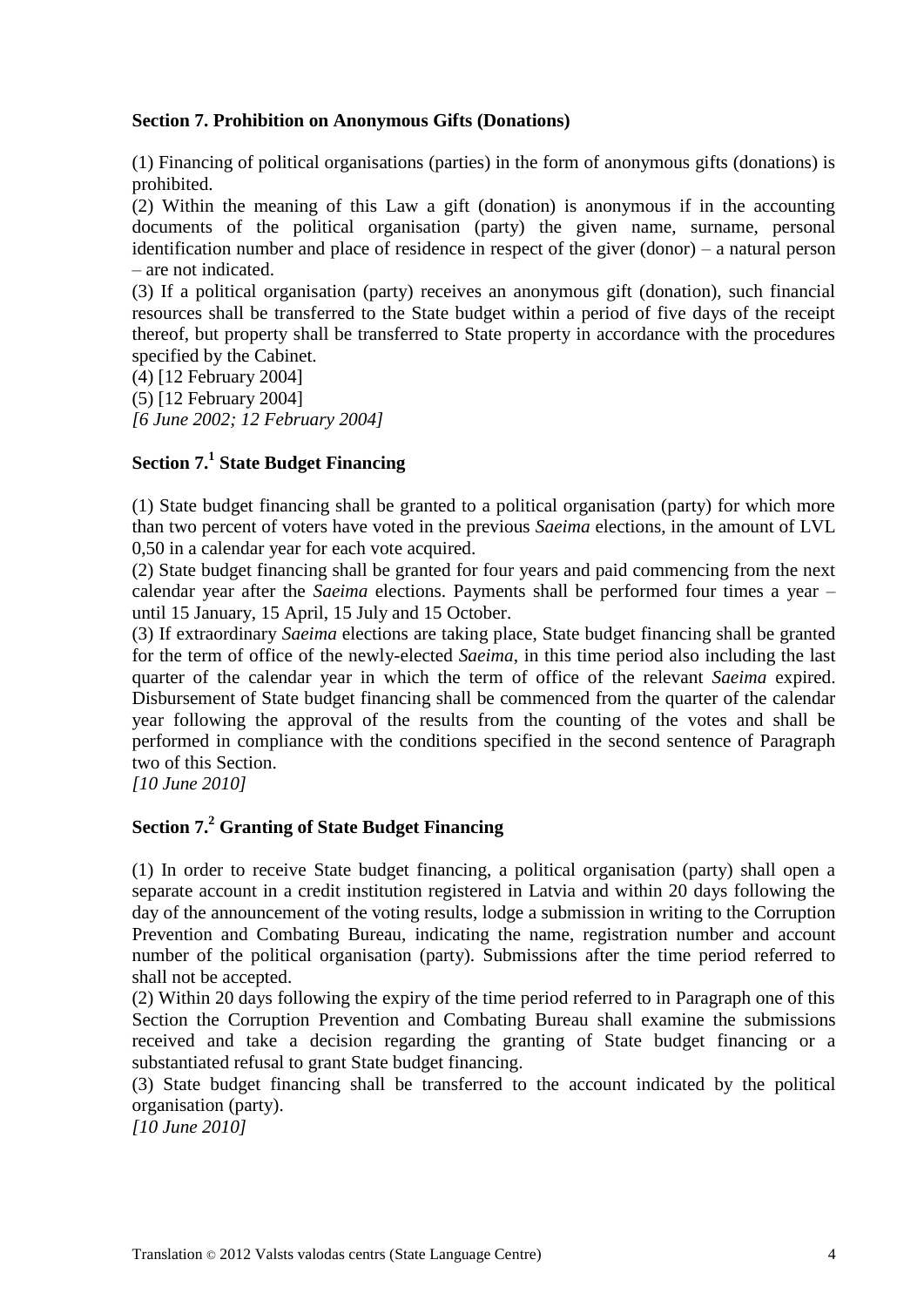# **Section 7.<sup>3</sup> Refusal to Grant State Budget Financing and Interruption or Suspension of Disbursement of State Budget Financing**

(1) The Corruption Prevention and Combating Bureau shall take a decision regarding the refusal to grant State budget financing to a political organisation (party), which complies with the condition in Section 7.<sup>1</sup>, Paragraph one of this Law, if, when examining a submission it is determined that in the last four years:

1) the political organisation (party) has been punished for exceeding the amount of pre-election expenses by more than 10 percent and the decision has come into effect;

2) the political organisation (party) has been punished for transactions or gifts (donations) received not indicated in the annual report or declaration of income and expenses of elections, the total amount of which exceeds 100 minimum monthly salaries, and the decision has come into effect; or

3) in accordance with the Criminal Law the political organisation (party) has had a coercive measure applied and the court adjudication has come into effect.

(2) If violations by the political organisation (party) referred to in Paragraph one of this Section are determined, the decision regarding the application of a punishment has come into effect or the coercive measure has been applied after the decision has been taken regarding the granting of State budget financing, the Corruption Prevention and Combating Bureau shall take a decision regarding the suspension of the disbursement of State budget financing.

(3) A decision regarding the suspension of the disbursement of State budget financing shall also be taken if a political organisation (party) terminates its operations or if the operations thereof are prohibited by the court adjudication that has come into effect.

(4) The Corruption Prevention and Combating Bureau shall take a decision regarding the suspension of the disbursement of State budget financing, if:

1) the operations of a political organisation (party) are suspended – for the period of the suspension of the operations of the political organisation (party);

2) the political organisation (party) has not submitted its annual report or declaration of income and expenses of elections for the previous year – for the next calendar year; or

3) violation of the provisions of Section  $7<sup>4</sup>$  of this Law is determined and the decision regarding the application of a punishment has come into effect – for one year.

(5) A political organisation (party) may appeal the decision referred to in Paragraphs one, two, three and four of this Section in court in accordance with the procedures determined by the Administrative Procedure Law. Appeal of the decision shall not suspend the operation thereof.

*[10 June 2010]*

# **Section 7.<sup>4</sup> Spending of State Budget Financing**

(1) A political organisation (party) is entitled to spend State budget financing on:

1) premise hire and services connected to premise hire, including the organisation of meetings;

2) communication and Internet services;

3) work remuneration and other payments to natural persons connected with the operations of the relevant political organisation (party) or the operations of the association of the relevant political organisation (party);

4) sworn auditor services;

5) research work;

6) the organisation of educational events intended for inhabitants, including public events, seminars, charity events, and the publication and distribution of books, booklets, excluding the ensuring of catering services; and

7) pre-election campaigns.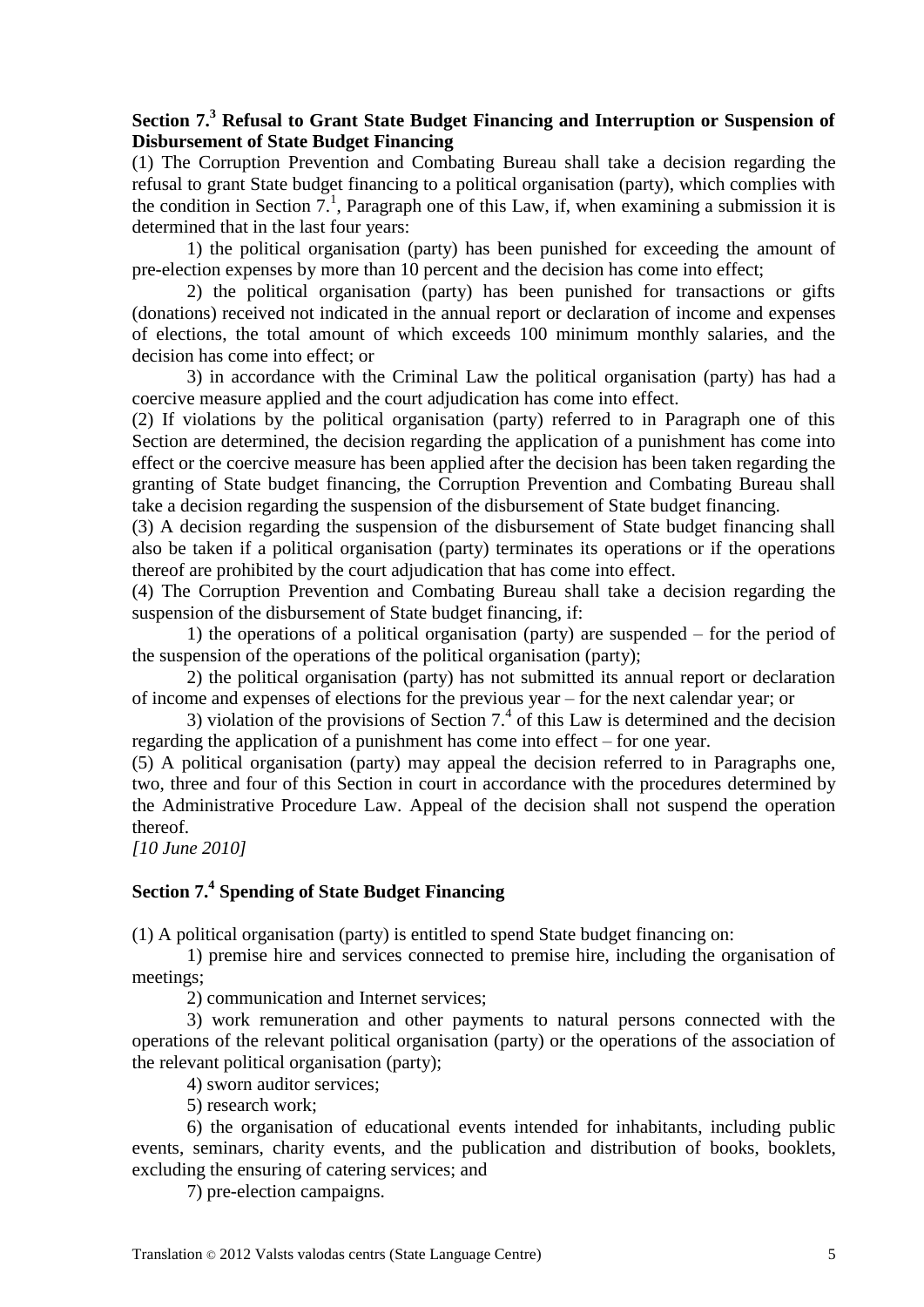(2) Payments for the measures referred to in Paragraph one of this Section shall be performed using cash payment settlements from the account referred to in Section  $7<sup>2</sup>$ , Paragraph one of this Law.

(3) In submitting the annual report of a political organisation (party) to the Corruption Prevention and Combating Bureau, documents justifying the spending of the State budget financing shall be appended thereto.

*[10 June 2010]*

## **Section 7.<sup>5</sup> State Budget Financing in the Event of the Reorganisation, Liquidation and Establishment of Political Organisations (Parties) and the Associations Thereof**

(1) If an association of political organisations (parties), which receives State budget financing, is liquidated, the political organisations (parties) which form the association of the relevant political organisations (parties) at the time of liquidation, shall subsequently receive State budget financing, proportionate to the number of members elected to the *Saeima*.

(2) If a political organisation (party) stands down from an association of political organisations (parties) which receives State budget financing, or a political organisation (party) forming the association of political organisations (parties) is liquidated, but the relevant association of the political organisations (parties) continues to operate, the relevant association of the political organisations (parties) shall continue to receive State budget financing.

(3) If two or more political organisations (parties) which receive State budget financing, unite following the *Saeima* elections, by establishing an association of political organisations (parties), the political organisations (parties) forming it shall continue to receive State budget financing after merging.

(4) If one or several political organisations (parties) which receive State budget financing join another political organisation (party) after the *Saeima* elections, the State budget financing shall not be pooled. The political organisation (party) to which other political organisations (parties) have joined shall continue to receive the budget financing granted before the merging.

(5) If two or more political organisations (parties) which receive State budget financing, merge after the *Saeima* elections, by establishing a new political organisation (party), then it shall not receive State budget financing after the merging.

(6) If a political organisation (party) which receives State budget financing, splits, establishing new political organisations (parties), none of the newly-established political organisations (parties) shall receive State budget financing.

(7) If one or several new political organisations (parties) split from a political organisation (party) which receives State budget financing, the political organisation (party) from which the newly established political organisations (parties) have split shall continue to receive State budget financing in the full amount.

*[10 June 2010]*

## **Section 8. Annual Declaration of Financial Activities** [17 July 2008]

# **Section 8.<sup>1</sup> Declaration of Expenses during the Pre-election Period and the Statement regarding the Planned Election Expenses** [17 July 2008]

## **Section 8.<sup>2</sup> Declaration of Income and Expenses of Elections**

(1) The political organisations (parties) which have submitted their lists of candidates for the election to the *Saeima*, local government councils (parish councils) or the European Parliament, shall submit to the Corruption Prevention and Combating Bureau a declaration of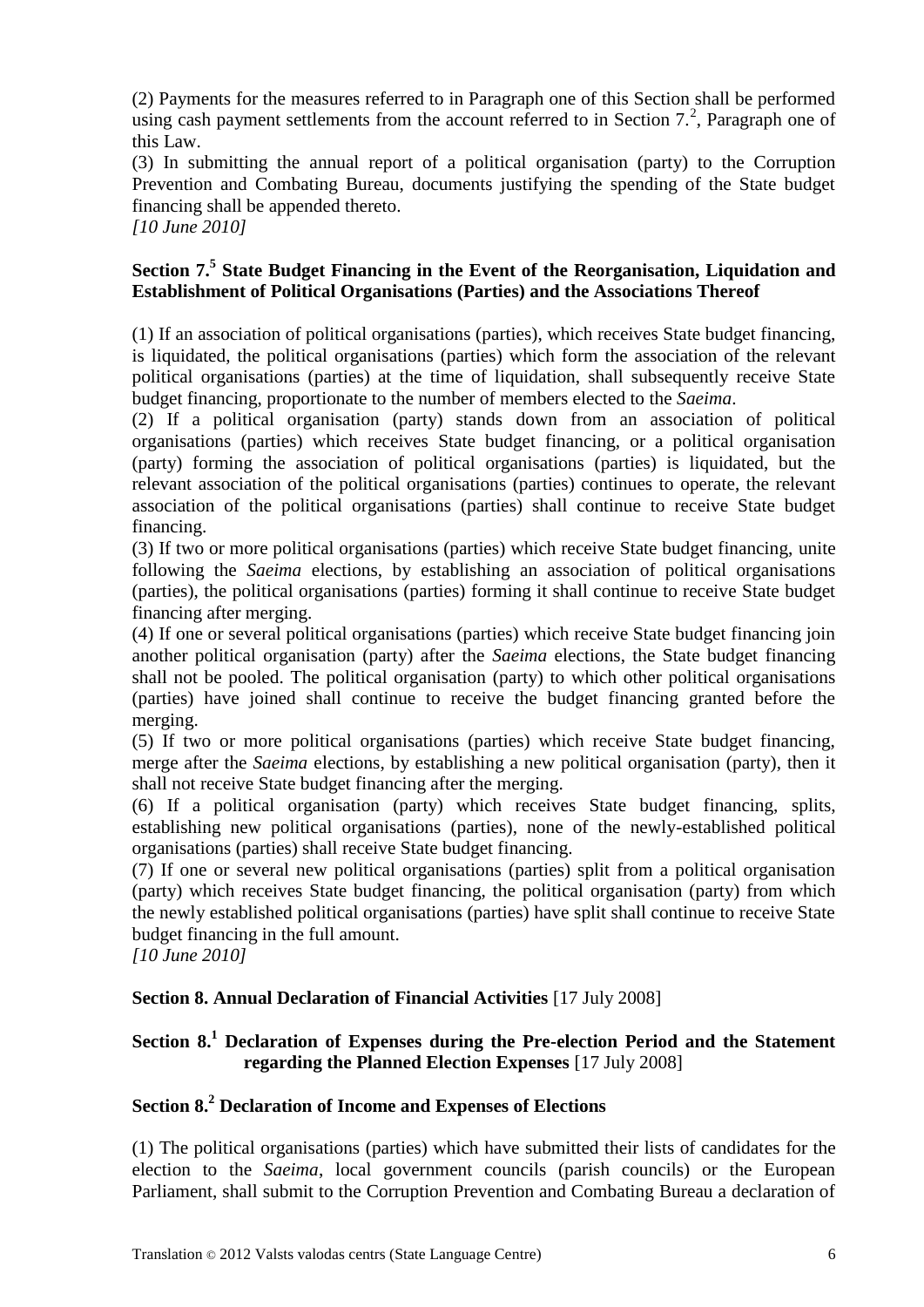income and expenses of elections signed by the board of the relevant political organisation (party) or authorised person thereof in accordance with the procedures specified by the Cabinet within a period of 30 days after the election of the *Saeima*, local government councils (parish councils) or the European Parliament.

(2) The declaration of income and expenses of elections shall disclose all the revenues and expenses which have been incurred over the period from the  $120<sup>th</sup>$  day before the elections up to the election day, regardless of the date when a document attesting the transaction has been written out (invoice, contract or other document), the payment regarding the following is received or performed:

1) for the placement of advertisements:

a) on public television,

b) on public radio,

and/or

c) on commercial television,

d) on commercial radio,

e) in newspapers, magazines, bulletins and other periodicals registered in accordance with the procedure determined by law, produced by print technology and widely circulated throughout the whole territory of the State,

f) in newspapers, magazines, bulletins and other periodicals registered in accordance with the procedure determined by law, produced by print technology and for which the largest part of circulation is being distributed in the territory of a single republic city or district,

g) on the Internet, except for the homepage of the political organisation (party)

h) in premises and public places (in public squares, small public gardens, on streets, bridges and in other similar places) regardless of the possession of the property;

2) using mail services (including electronic mail) for the distribution of pre-election canvassing materials;

3) for the preparation of advertising materials of all types (video materials, audio materials, posters, etc.) for distribution in the manner indicated in Clauses 1 and 2 of this Paragraph;

4) for the planning, preparation and organisation of the election campaign;

5) paying salaries to the persons involved in the election campaign and making other payments to natural persons, with the exception of the cases provided for in Clause 8 of this Paragraph;

6) renting moveable and immovable property for the needs of the election campaign;

7) publishing newspapers, magazines, bulletins, books and other publications produced in print technology for the needs of the election campaign;

8) financing, sponsoring charity events, paying benefits and making gifts (donations); and

9) covering other expenses arising from the election campaign, which shall be disclosed as separate types;

(21 ) If the *Saeima* is recalled or dissolved the expenses referred to in Paragraph two of this Section which have arisen over the time period from the day following the recalling or dissolution of the *Saeima* up to the date of the elections shall be indicated in the declaration of income and expenses of elections referred to in Paragraph two of this Section, regardless of the date when a document attesting the transaction has been written out (invoice, contract or other document), payment received or performed.

(3) The Corruption Prevention and Combating Bureau shall perform an audit of declarations of income and expenses of elections and shall, within six months from the closing date of the period for submitting the declarations, inform at once the public regarding all breaches of the provisions for the financing of political organisations (parties) identified in all those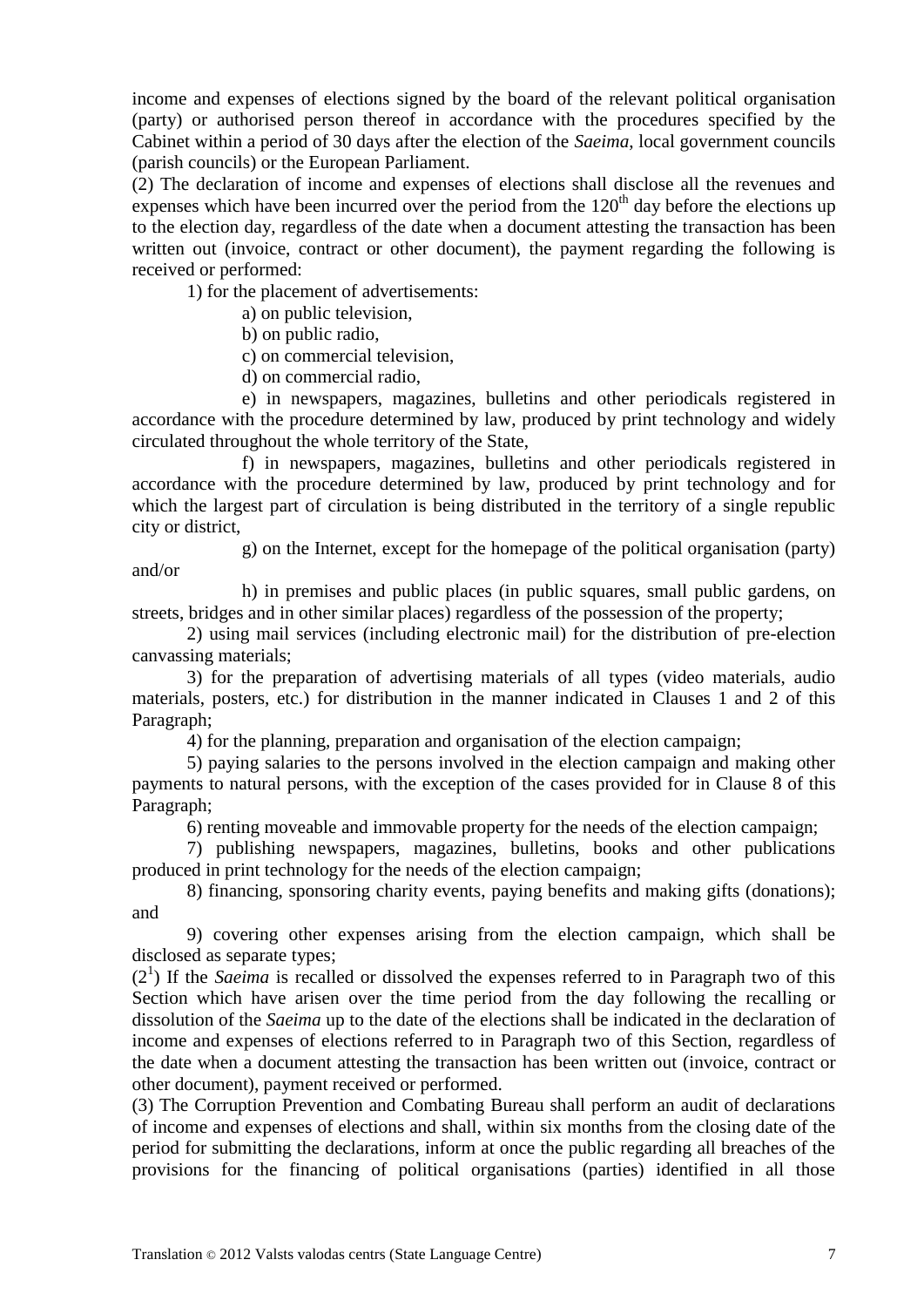declarations submitted, as well as regarding the measures carried out for the prevention thereof.

*[12 February 2004; 22 December 2004; 17 July 2008; 16 June 2011]*

# **Section 8.<sup>3</sup> Procedures for Submission of the Declaration of Financial Activities**

The Cabinet shall specify the type of the form the declaration of income and expenses of elections and the procedures of completion thereof. *[17 July 2008]*

# **Section 8.<sup>4</sup> Restrictions for the Amount of Pre-election Expenses**

(1) A political organisation (party) or an association of political organisations (parties) which has submitted the list of candidates thereof for election to the *Saeima* in five electoral districts, in pre-election expenses may spend an amount that does not exceed the monthly average gross work remuneration for the year before last published by the Central Statistical Bureau which is approximated to lats applying a coefficient 0.0008 per voter at the previous election of the *Saeima*. Should a political organisation (party) or an association of political organisations (parties) submit the list of candidates thereof only in some electoral districts, it is allowed to spend in pre-election expenses an amount that does not exceed the monthly average gross work remuneration for the year before last published by the Central Statistical Bureau which is approximated to lats applying a coefficient 0.0008 per voter in the relevant electoral district at the previous elections of the *Saeima*.

(2) A political organisation (party) or association of political organisations (parties) registered or unregistered, which has submitted its list of candidates for a local government council (parish council) elections, is allowed to spend in pre-election expenses of the relevant council (parish council) an amount that does not exceed the monthly average gross work remuneration for the year before last published by the Central Statistical Bureau which is approximated to lats applying a coefficient 0.0008 per voter at the previous elections of the relevant local government council (parish council). Should the political organisation (party) or a registered or unregistered association of political organisations (parties) submit the lists of candidates thereof for the elections of several councils (parish councils) of local governments, in preelection expenses in total for all these councils (parish councils) it is allowed to spend an amount that does not exceed the monthly average gross work remuneration for the year before last published by the Central Statistical Bureau which is approximated to lats applying a coefficient 0.0008 per voter of the relevant local government council (parish council) at the previous elections of the council (parish council).

 $(2<sup>1</sup>)$  If the *Saeima* elections take place in the case provided for in Sections 14 or 48 of the Constitution a political organisation (party) or the association of political organisations (parties) which has submitted its list of candidates for election to the *Saeima* in five electoral districts may use for its pre-election expenses the amount that does not exceed the monthly average gross work remuneration for the year before last published by the Central Statistical Bureau which is approximated to lats applying a coefficient 0.0004 per voter at the previous elections of the *Saeima* . Should the political organisation (party) or association of political organisations (parties) submit a list of candidates thereof in separate electoral districts only, in pre-election expenses it is allowed to spend an amount that does not exceed the monthly average gross work remuneration for the year before last published by the Central Statistics Bureau which is approximated to lats applying a coefficient 0.0004 per voter of the relevant electoral district at the previous elections of the *Saeima*.

(3) A political organisation (a party) or an association of political organisations (parties), which has submitted a list of candidates thereof for the elections to the European Parliament, is allowed to spend in pre-election expenses an amount that does not exceed the monthly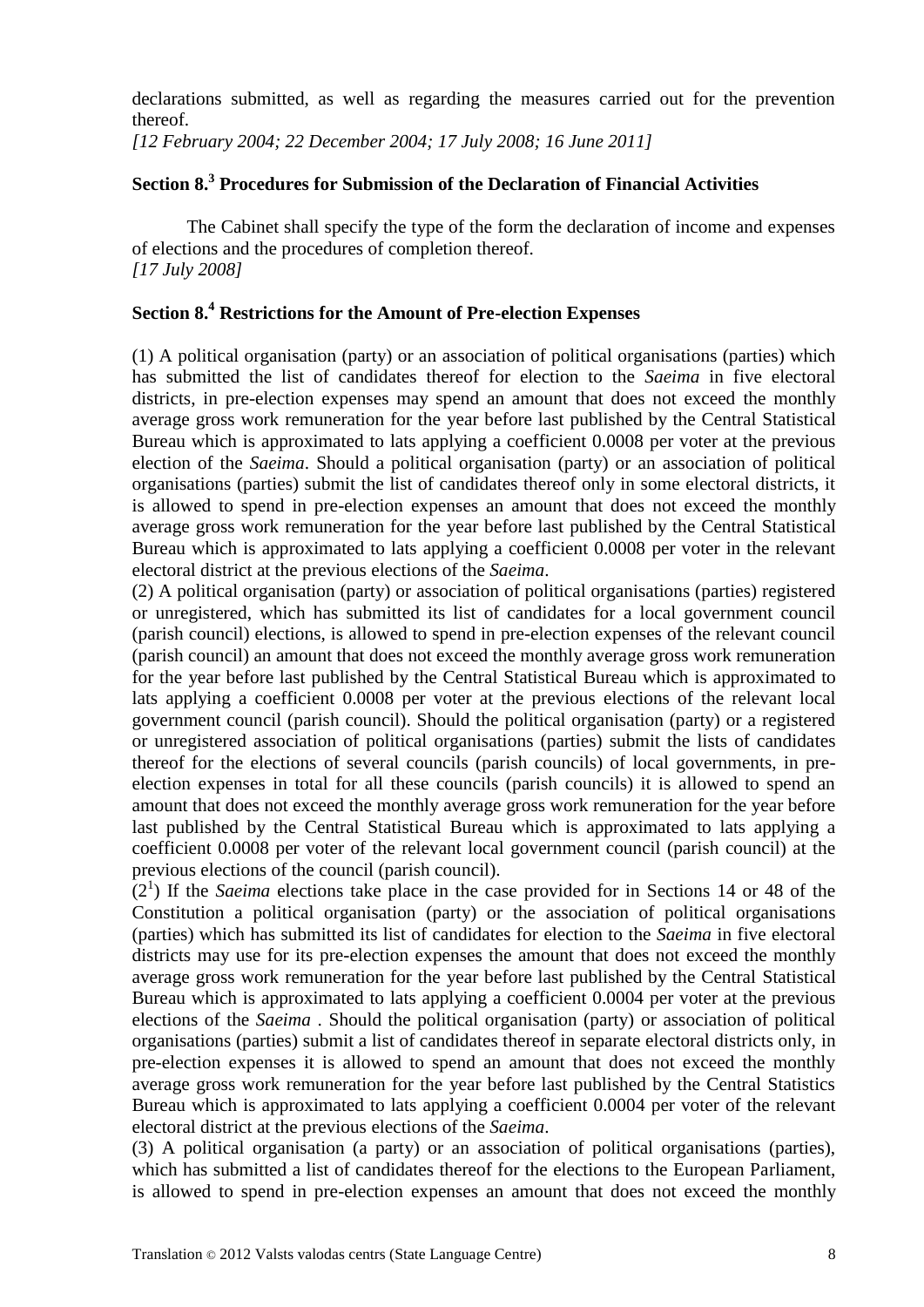average gross work remuneration for the year before last published by the Central Statistical Bureau which is approximated to lats applying a coefficient 0.0003 per voter at the previous elections of the *Saeima*.

(4) If a list of candidates is submitted by a registered or unregistered association of political organisations (parties), the expenses borne for the purpose by the political organisations (parties) that have formed such association, shall also be considered as pre-election expenses thereof.

 $(4<sup>1</sup>)$  If a separate candidate has performed individual pre-election canvassing campaign, then the funds spent on this campaign shall be included in the pre-election expenses of the political organisation (party) from whose submitted list of candidates this person is standing in the relevant elections.

(5) Within the meaning of this Section all expenses of a political organisation (party) or an association of political organisations (parties) which are determined in Section  $8<sup>2</sup>$ , Paragraph two of this Law over the time period from the  $120<sup>th</sup>$  day before the elections up to the date of the elections, regardless of the date when a document attesting the transaction has been written out (invoice, contract or other document), payment received or performed. In cases where the *Saeima* is recalled or dissolved, pre-election expenses within the meaning of this Section shall be considered to be all the expenses of a political organisation (party) or association of political organisations (parties) determined in Section 8.<sup>2</sup>, Paragraph two of this Law over the time period from the day following the recalling or dissolution of the *Saeima* up to the date of the elections, regardless of the date when a document attesting the transaction has been written out (invoice, contract or other document), payment received or performed.

(6) The restrictions referred to in Paragraphs one, two and three of this Section shall not apply to expenses referred to in Section 8.<sup>2</sup>, Paragraph two, Clauses 3, 4, 5, 6, 7 and 9 of this Law.

(7) Each year the Corruption Prevention and Combating Bureau shall publish in its Internet homepage an informative notification in which the amount of the sum referred to in Paragraph one, two and three of this Section which can be used for pre-election expenses per one voter shall be indicated.

*[12 February 2004; 22 December 2004; 17 July 2008; 25 September 2008; 10 June 2010; 16 June 2011]*

# **Section 8.<sup>5</sup> Annual Report**

(1) A political organisation (party) shall prepare annual report regarding each reporting year in accordance with the Law on Accounting and other regulatory enactments.

(2) A political organisation (party) shall, not later than by 31 March each year, submit the annual report to the Corruption Prevention and Combating Bureau according to the procedures specified by the regulatory enactments, but to the State Revenue Service - a copy of such report.

 $(2<sup>1</sup>)$  In submitting the annual report of a political organisation (party) to the Corruption Prevention and Combating Bureau, a list shall be appended thereto, indicating as follows:

1) the name and registration number of the associations of which the relevant political organisation (party) is a member;

2) the name and registration number of the foundations whose founder is the relevant political organisation (party); and

3) the name and registration number of the associations and foundations to which or for the ensuring of events organised by which the political organisation (party) has given (donated) as well as the amount of the gift (donation).

(3) The Corruption Prevention and Combating Bureau shall, after receipt of the annual report of a political organisation (party), publish the information provided therein pursuant to the requirements referred to in Section 9, Paragraph three of this Law.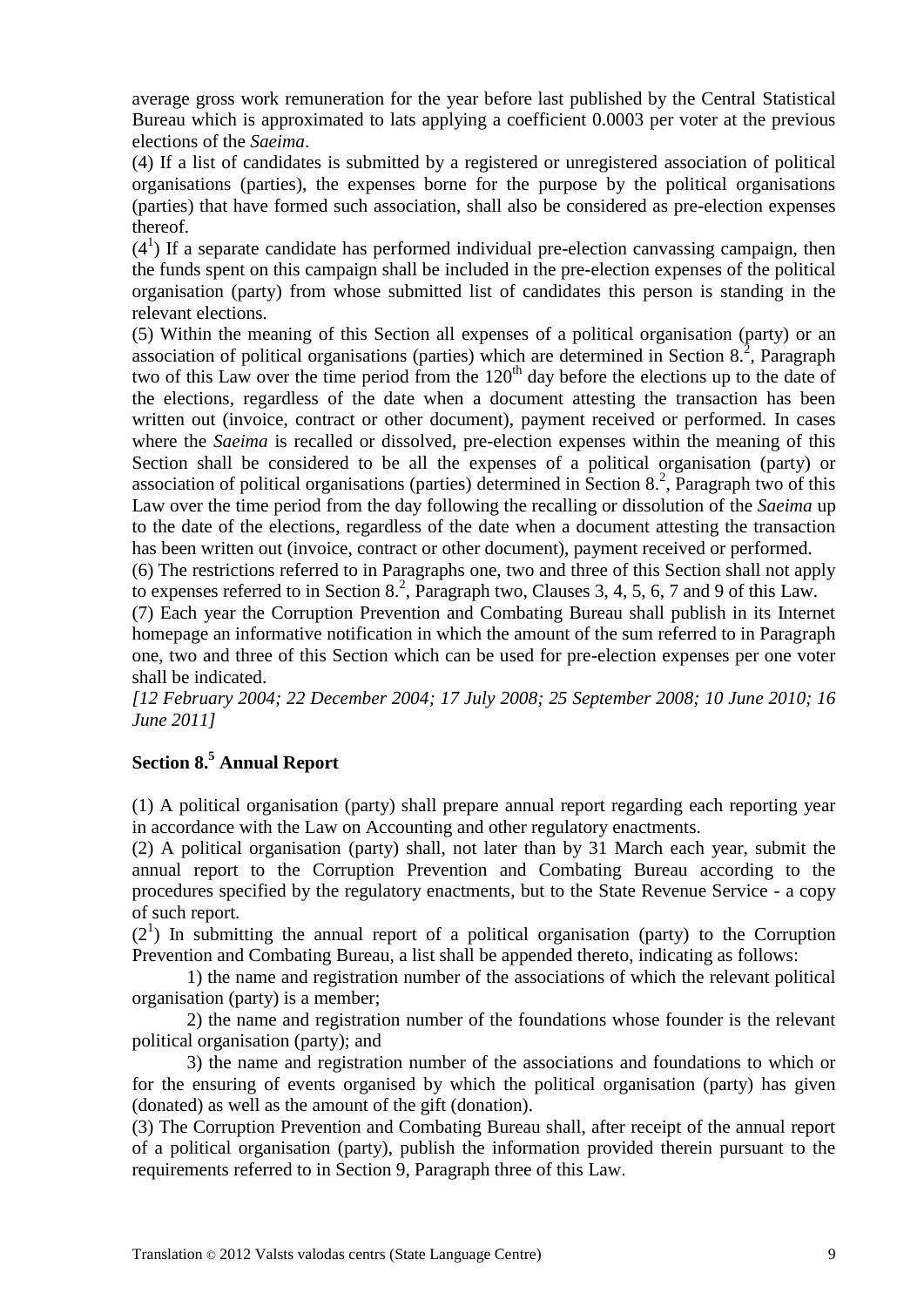(4) The Corruption Prevention and Combating Bureau shall, within the framework of the competence thereof, inspect annual reports and until 1 April of the next year inform society concurrently regarding the disclosed violations of financing regulations of political organisations (parties) or associations thereof, as well as regarding measures performed for the elimination thereof.

*[17 July 2008; 10 June 2010]* 

### **Section 9. Transparency of Financial and Economic Activities**

(1) The financial and economic activities of political organisations (parties) shall be transparent and publicly available.

(2) Any person shall have the right to apply to the Corruption Prevention and Combating Bureau and to the relevant political organisation (party) for familiarisation with the annual report, the annual declaration of financial activities, the declaration of expenses during the pre-election period, the statement regarding the planned election expenses and the declaration of income and expenses of elections thereof.

(3) The declarations and statement referred to in Paragraph two of this Section shall be published in the newspaper *Latvijas Vēstnesis* [the official Gazette of the Government of Latvia] and on the Internet according to the procedures specified by the Cabinet not later than 10 days after the submission thereof.

*[6 June 2002; 12 February 2004; 17 July 2008]*

# **Section 9.<sup>1</sup> Provisions regarding Accounting Records**

Political organisations (parties) shall maintain accounting records in accordance with the regulatory enactments in force. *[12 February 2004]*

### **Section 10. Liability for the Failure to Comply with this Law**

(1) If a political organisation (party) fails to submit the annual report or a declaration of election income and expenses until the term specified by the Law or these documents fail to disclose information specified by the Law, or they contain false information, or if the provisions of Section 2, Paragraph one; Section 3, Paragraph one and two; Section 4, Paragraphs two and three; Section 6, Paragraphs two, five and six; Section 7, Paragraphs one and three and of Sections  $8<sup>4</sup>$  and  $9<sup>1</sup>$  of this Law be breached, the political organisation (party) shall be administratively held liable in accordance with the procedures determined by law.

 $(1<sup>1</sup>)$  If the Corruption Prevention and Combating Bureau identifies a violation of the provisions of Section 2, Paragraph three, Section 4, Paragraph one and Section 6, Paragraph one, the Head of the Corruption Prevention and Combating Bureau has a duty to charge the relevant political organisation (party) to repay the illegally acquired financial assets to the payer within 30 days, but to return the property to the giver thereof. If the political organisation (party) fails to repay the illegally acquired financial assets to the payer or to return the property to the giver thereof within 30 days after the time of the notification of the relevant decision, the Head of the Bureau for the Prevention and Combating of Corruption has the duty to charge the relevant political organisation (party) to include the illegally acquired financial assets into the State budget within 30 days, and to transfer the property to the State property. Upon a motivated request from the relevant political organisation (party) the Head of the Corruption Prevention and Combating Bureau may divide the repayment of the financial assets into periods or extend the period of repayment of financial assets, but not longer than for 90 days.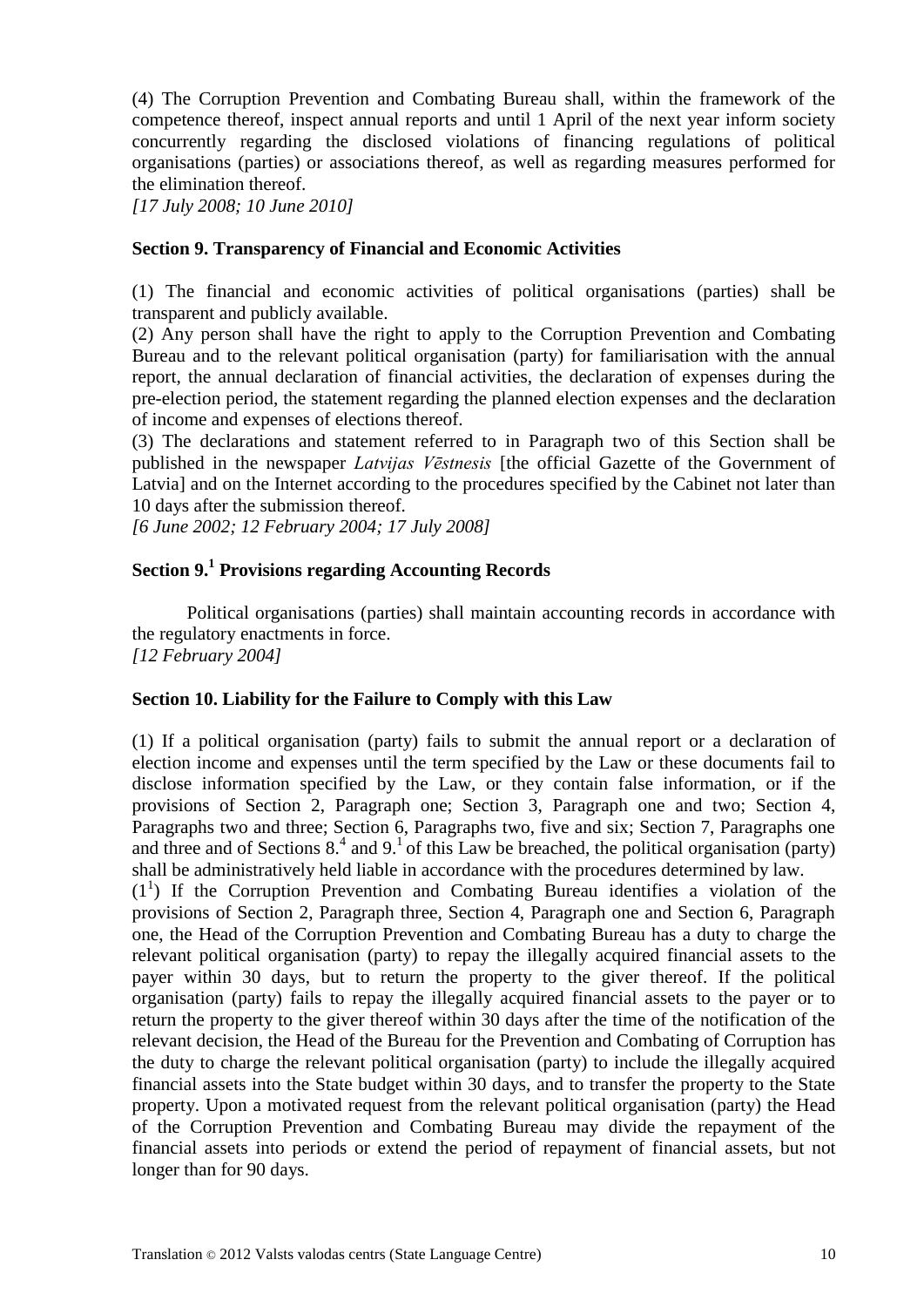(2) If the Corruption Prevention and Combating Bureau identifies a violation of the provisions of Section 2, Paragraph one; Section 3, Paragraph one; Section 4, Paragraph two; Section 6, Paragraphs two, three, five and six and Section 7, Paragraphs one and three of this Law, the Head of the Bureau for the Prevention and Combating of Corruption has the duty to charge the relevant political organisation (party) to include the illegally acquired financial assets into the State budget within 30 days, and to transfer the property to the State property in accordance with the procedures determined by the Cabinet. Upon a motivated request from the relevant political organisation (party) the Head of the Corruption Prevention and Combating Bureau may divide the repayment of the financial assets into periods or extend the period of repayment of financial assets, but not longer than for 90 days.

 $(2<sup>1</sup>)$  If the Corruption Prevention and Combating Bureau identifies a violation of provisions of Section  $8<sup>4</sup>$  of this Law, the Head of the Corruption Prevention and Combating Bureau has the duty to charge the relevant political organisation (party) to include the financial assets into the State budget within the period of 30 days in such amount as refers to the amount of preelection expenses exceeded. Upon a motivated request from the relevant political organisation (party) the Head of the Corruption Prevention and Combating Bureau may divide the transfer of the financial assets into periods or extend the period for transfer of financial assets, but not longer than for a period of 90 days.

(3) If the Corruption Prevention and Combating Bureau identifies a received gift (donation) which has not been disclosed in the annual report of the political organisation (party) and in the information regarding the gifts (donations) received, the Head of the Corruption Prevention and Combating Bureau has the duty to charge the relevant political organisation (party) to include the illegally acquired financial assets into the State budget within a period of 30 days and to transfer the property to the State property in accordance with the procedures determined by the Cabinet. Upon a motivated request from the relevant political organisation (party) the Head of the Corruption Prevention and Combating Bureau may divide the repayment of the financial assets into periods or extend the period of repayment of financial assets, but not longer than for a period of 90 days.

(3<sup>1</sup>) If the Corruption Prevention and Combating Bureau identifies a violation of the provisions of Section  $7<sup>4</sup>$  of this Law, the Head thereof has the duty to charge the relevant political organisation (party) to include the illegally spent State financial assets into the State budget within a period of 30 days. Upon a motivated request from the relevant political organisation (party) the Head of the Corruption Prevention and Combating Bureau may divide the payment of the financial assets into periods or extend the period for the repayment of financial assets, but not longer than for a period of 90 days.

(4) If the Corruption Prevention and Combating Bureau identifies that a political organisation has repeatedly failed to submit the declaration of income and expenses of elections referred to in Section  $8<sup>2</sup>$  of this Law or the annual report, the Head of the Corruption Prevention and Combating Bureau has a duty to issue a warning to the board of the relevant political organisation (party) in writing within a period of two weeks.

(5) If a political organisation (party) fails to fulfil the obligation determined in Paragraphs  $1<sup>1</sup>$ , two,  $2^1$  and three of this Section within the term period determined by the Corruption Prevention and Combating Bureau or within a month after forwarding of a warning fails to submit the declaration of income and expenses of elections referred to in this Law or the annual report, the Head of the Corruption Prevention and Combating Bureau has a duty to initiate suspension of the activity of the relevant political organisation (party) through court within a month.

(6) If the political organisation (party) fails to comply with the court judgment on suspension of activity or fails to prevent the breach of law in the period appointed by the court, the Head of the Corruption Prevention and Combating Bureau has the duty to initiate termination of the activity of the relevant political organisation (party) through court.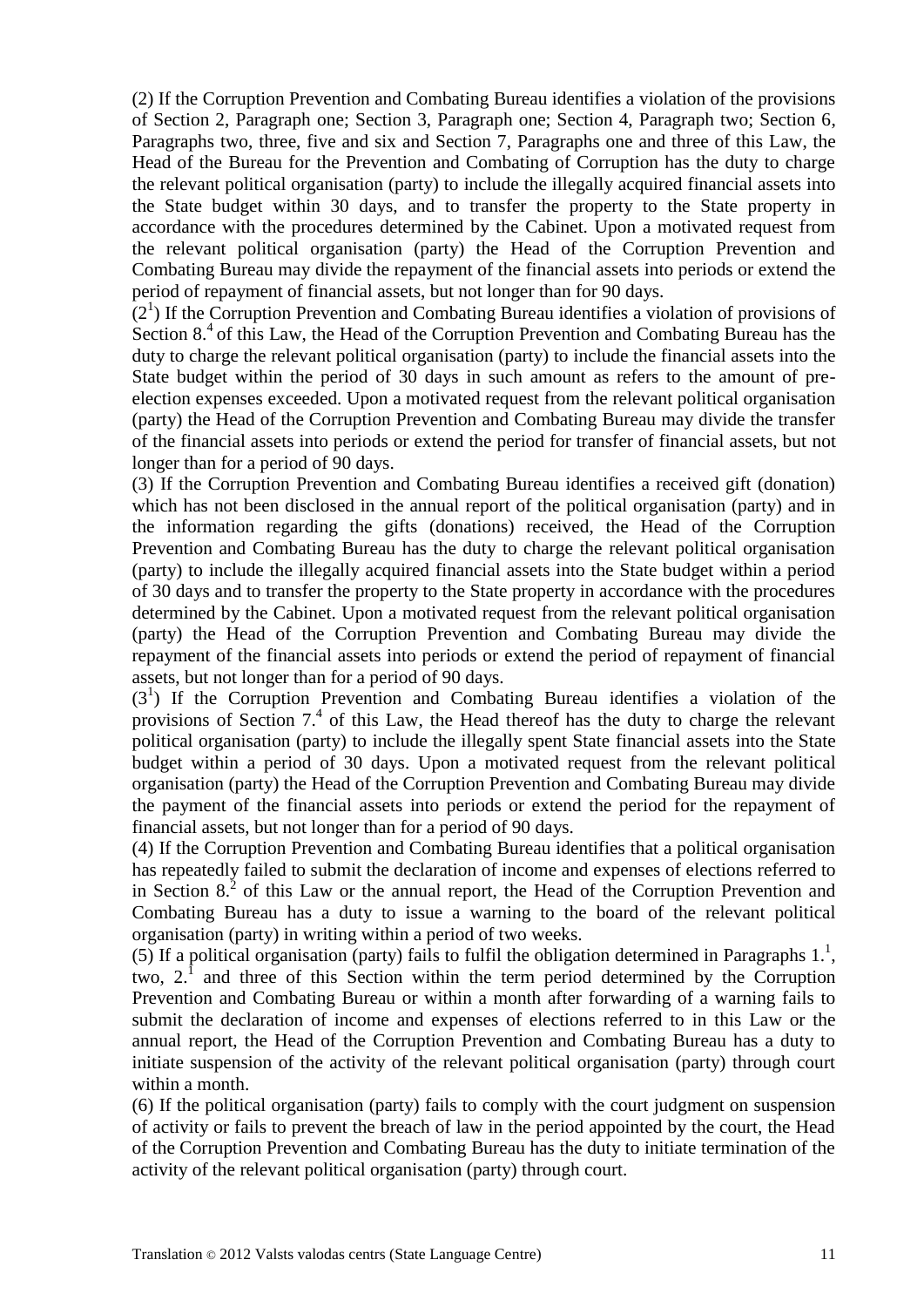(7) The Head of the Corruption Prevention and Combating Bureau may take a decision referred to in Paragraph  $1<sup>1</sup>$  of this Section regarding the repayment of acquired financial assets to the payer thereof and return of the property to the giver thereof, as well as decisions referred to in Paragraphs two, three and  $3<sup>1</sup>$  regarding the inclusion of financial assets into the State budget and transfer of the property to the State property not later than within five years from the day of commitment of the violation. The decision referred to in Paragraph  $2<sup>1</sup>$  of this Section regarding the inclusion of financial assets to the State budget and return of the property to the State property, the Head of the Corruption Prevention and Combating Bureau may take not later than within five years from the day of submission of a declaration of income and expenses of elections to the Corruption Prevention and Combating Bureau. *[12 February 2004; 18 May 2006; 17 July 2008; 10 June 2010]*

### **Section 11. Audit of Financial and Economic Activities**

(1) If the turnover of assets of a political organisation (party) exceeds 10 minimum monthly salaries per calendar year, the financial and economic activities of such political organisation (party) for the relevant year shall be audited by a sworn auditor; his or her opinion shall be attached to the annual report that is submitted to the Corruption Prevention and Combating Bureau.

(2) The audit provided for in Paragraph one of this Section shall be financed from the funds of the relevant political organisation (party).

*[6 June 2002; 12 February 2004; 17 July 2008]*

## **Section 12. Liability for the Implementation of this Law** [12 February 2004]

### **Section 13. Control and Monitoring over the Implementation of the Law**

The Corruption Prevention and Combating Bureau shall perform the control and monitoring over the implementation of this Law. *[6 June 2002]*

### **Section 14. Other Provisions**

In determining the amount of the membership fee, joining fee and gifts (donations) referred to in Sections 3 and 4 of this Law, as well as the amount of turnover of assets referred to in Section 11 per calendar year, by minimum monthly salary is meant the amount of the minimum monthly salary which was determined on 1 January of the relevant calendar year. *[17 July 2008]*

### **Transitional Provisions**

1. Not later than by 1 September 1995 all the political organisations (parties) registered in Latvia shall submit to the Ministry of Justice and the State Revenue Service a declaration of financial activities of the relevant political organisation (party) which shall indicate the amount of financial assets at the disposal of the relevant political organisation (party) on the date of coming into force of this Law. Such declaration shall disclose the sources from which the referred to financial assets have been received.

2. The State Revenue Service shall perform the functions determined for the Corruption Prevention and Combating Bureau until the date, when these functions are transferred to the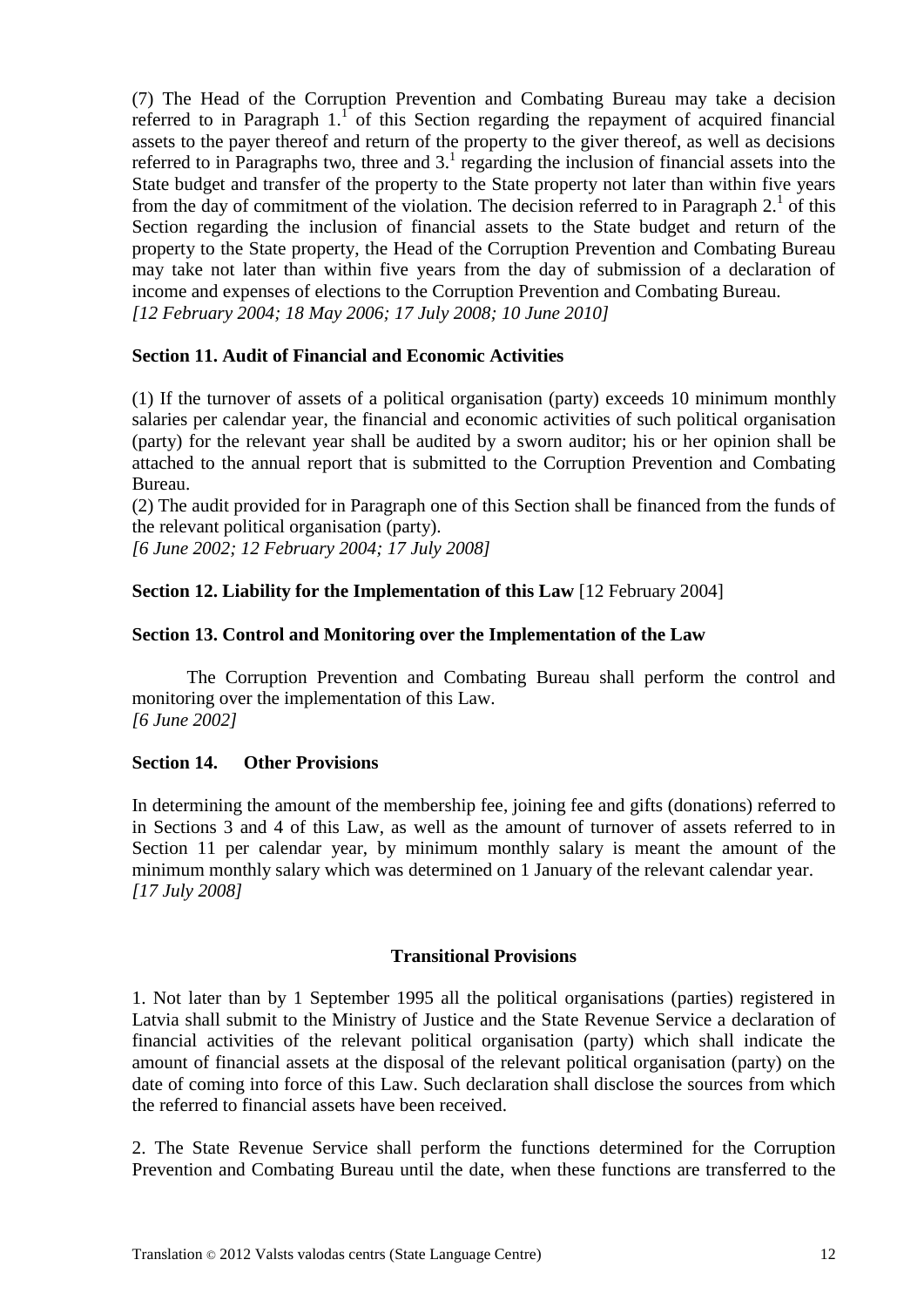Corruption Prevention and Combating Bureau in accordance with the procedures and terms set forth by the Corruption Prevention and Combating Bureau Law. *[6 June 2002]*

3. In this Law the terms "merchant", "commercial company" and "capital company" shall also mean an undertaking and company. *[6 June 2002]*

4. The Cabinet shall issue the Regulations provided for in Section 4, Paragraph three and in Sections  $8<sup>1</sup>$  and  $8<sup>2</sup>$  of this Law until 1 August 2002. *[6 June 2002]*

5. Political organisations (parties) shall commence the fulfilment of the provisions of Section 4, Paragraph three of this Law on 15 August 2002. *[6 June 2002]*

6. Not later than by 1 September 2002 the political organisations (parties) shall publish on the Internet the information regarding all gifts (donations) received over the time period from 1 January 2002 to 15 August 2002 in conformity with the provisions of Section 4, Paragraph three of this Law.

```
[6 June 2002]
```
7. Section 8.<sup>4</sup>, Paragraph three of this Law shall come into force on 1 January 2005. *[12 February 2004]*

8. Section  $8<sup>5</sup>$  of this Law shall come into force concurrently with the corresponding amendments to the Law On Accounting. *[12 February 2004]*

9. The political organisations (parties), which have submitted lists of candidates for the elections to the European Parliament provided for on 12 June 2004, shall indicate all the expenses that they have incurred over the period from the  $90<sup>th</sup>$  day to the  $50<sup>th</sup>$  day before the elections within the declaration of expenses during the pre-election period determined by Section  $8<sup>1</sup>$  of this Law. The political organisations (parties), which have submitted lists of candidates for the elections to the European Parliament provided for on 12 June 2004, shall specify all the expenses incurred over the period from the  $90<sup>th</sup>$  day before elections to the day of the elections within the declaration of income and expenses of elections determined by Section  $8<sup>2</sup>$  of this Law, as well as the expenses that will be incurred when paying invoices for the activities referred to in Section  $8<sup>1</sup>$ , Paragraph two of this Law after the elections. *[12 February 2004]*

10. A political organisation (party) which has submitted lists of candidates for the elections to the *Saeima* provided for on 7 October 2006 and has violated the requirements referred to in Section  $8<sup>4</sup>$  of this Law, in accordance with Section 10, Paragraph  $2<sup>1</sup>$  of this Law shall include the financial assets into the State budget in such amount as refers to the exceeded amount of pre-election expenses as follows:

1) if the political organisation (party) has not exceeded the permissible amount of preelection expenses until the day Section 10, Paragraph  $2<sup>1</sup>$  of this Law comes into force, it shall include in the State budget such financial assets which conform to the total amount of preelection expenses exceeded; or

2) if the political organisation (party) has already exceeded the permissible amount of pre-election expenses until the day Section 10, Paragraph  $2<sup>1</sup>$  of this Law comes into force, it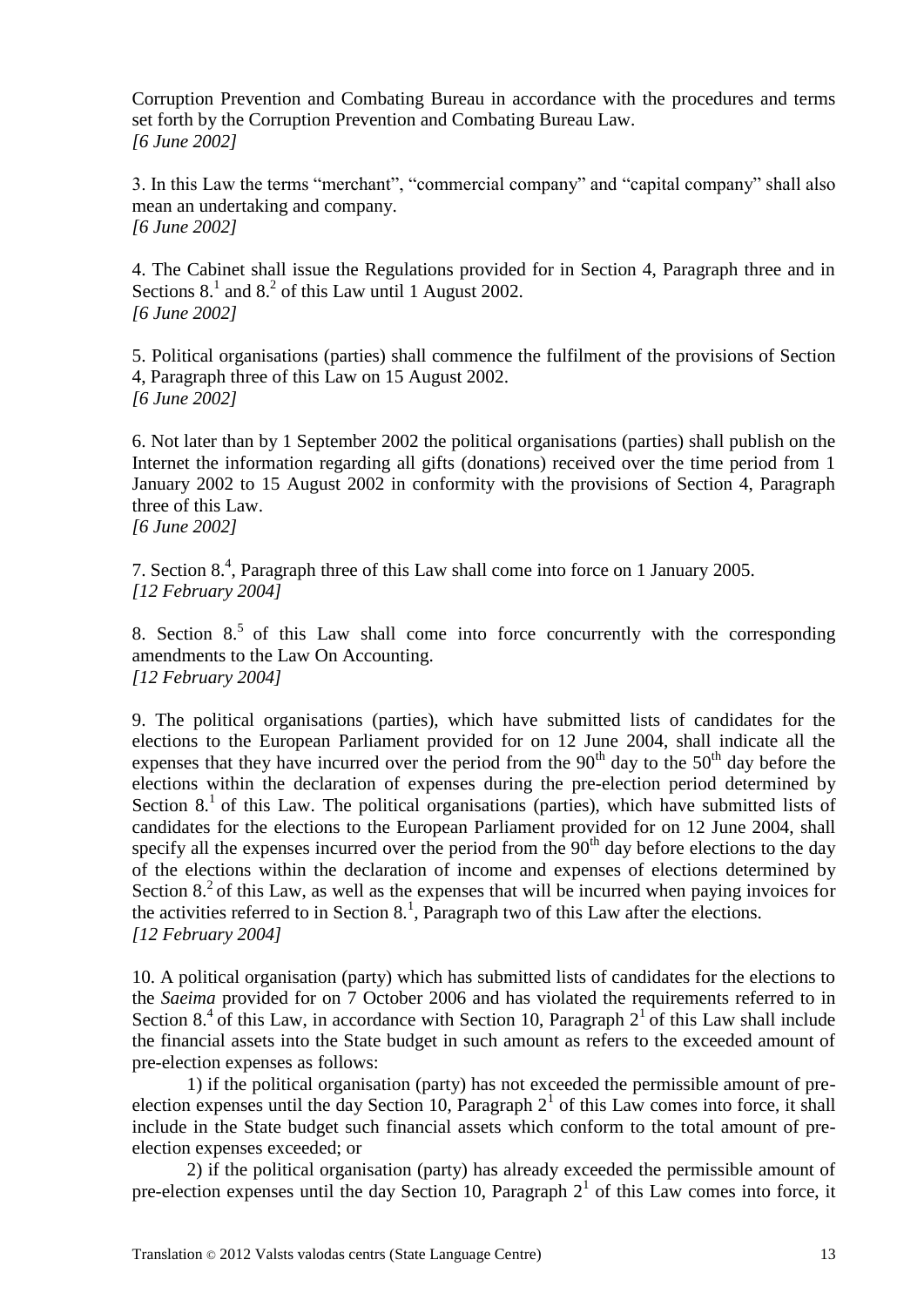shall include in the State budget such financial assets which conform to such amount of exceeded permissible pre-election expenses which have been incurred after the coming into force of Section 10, Paragraph  $2<sup>1</sup>$  of this Law. *[18 May 2006]*

11. Instead of the coefficient referred to in Section  $8<sup>4</sup>$ , Paragraph three of this Law a coefficient 0.00015 shall be applied for the elections of the European Parliament planned in 2009.

*[17 July 2008]*

12. A political organisation (party) which have submitted the lists of candidates for the election to the both, the European Parliament elections planned in 2009 and the local government council planned in 2009, shall submit to the Corruption Prevention and Combating Bureau one joint declaration of income and expenses of elections in accordance with the requirements of regulatory enactments. *[17 July 2008]*

13. If a political organisation (party) has submitted the lists of candidates for the election to both, the European Parliament planned in 2009 and the local government council planned in 2009, restrictions for the amount of pre-election expenses shall be applied not separately for the elections of the European Parliament and the elections of local government council but for such elections in the whole. The sum which does not exceed the sum of amounts referred to in Section  $8<sup>4</sup>$ , Paragraph two and three of this Law (Paragraph 11 of Transitional Provisions) can be used in total for the elections of the European Parliament and local government council.

*[17 July 2008]*

14. The liability for the violations referred to in Paragraph 13 of these Transitional Provisions shall come into force in accordance with the procedures referred to in Section 10, Paragraph  $2<sup>1</sup>$  of this Law.

*[17 July 2008]*

15. The Cabinet shall, until 31 December 2008, issue the Regulation referred to in Section 4, Paragraph three, Section  $8<sup>3</sup>$  and Section 9, Paragraph three of this Law. Until the day of coming into force of the relevant Cabinet Regulation, but not longer than until 31 December 2008, Cabinet Regulation No. 196 of 22 March 2005, Regulation Regarding Annual Declarations of Financial Activities of Political Organisations (Parties), Declarations of Expenses During the Pre-election Period, Statements Regarding the Planned Election Expenses, Declarations of Income and Expenses of Elections and Reports Regarding Gifts (Donations), shall be applied, in so far as it is not in contradiction with this Law. *[17 July 2008]*

16. Non-observance of the procedures for filling in and submission of an annual declaration of financial activities, the declaration of expenses during the pre-election period or the declaration of income and expenses of elections, provision of false information in the declaration, non-observance of the procedures for submission of the statement regarding the planned election expenses or non-observance of the regulations for publishing of the report regarding received or non-received gifts (donations), as well as the exceeding of restrictions for the amount of pre-election expenses shall be evaluated and examined pursuant to the requirements of this Law on the day of commitment of a breach. *[17 July 2008]*